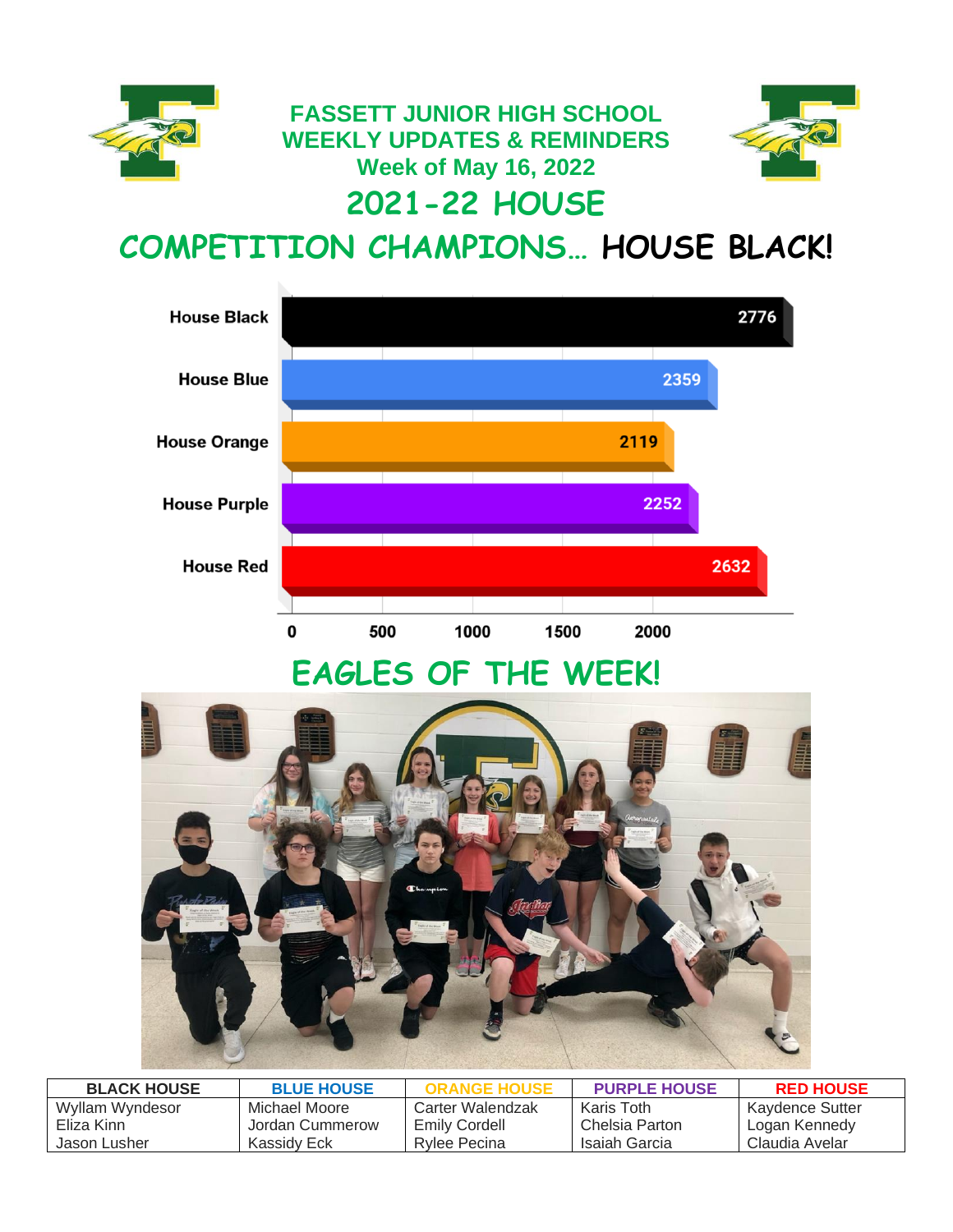**Connect with Us! Social Media at FJHS:** Connect with us via the following social media platforms, as we share important information and all the great things taking place at FJHS:

- **Facebook:** like us at:<https://www.facebook.com/FassettJuniorHighSchool/>
- **Instagram:** be sure to follow us **(@fihs\_eagles)** at https://www.instagram.com/fihs\_eagles/
- **Twitter:** follow FJHS **(@FassettEagles**) at <https://twitter.com/FassettEagles>

## **CALENDAR:**

**This Week:**

- Weekly Athletic Events:<https://oregoncityschoolsathletics.org/events>
- Monday, May 16<sup>th</sup>: House Black Bowling Trip
- Tuesday, May 17<sup>th</sup>-Friday, May 20<sup>th</sup>: 8<sup>th</sup> Grade Washington D.C. Trip
- May 17<sup>th</sup>: Board of Education Meeting, 6:00 p.m., Clay High School Learning Commons
- Wednesday, May 18<sup>th</sup>: Special Education Open House at Clay HS (8<sup>th</sup> Graders/Families), 6:00 p.m.

#### **Upcoming Events:**

- Tuesday, May 24<sup>th</sup>: 6<sup>th</sup> Grade Visitation
- Wednesday, May  $25^{th}$ :  $7^{th}$  Grade Honors Assembly (A.M.)
- Thursday, May 26<sup>th</sup>: 8<sup>th</sup> Grade Honors Assembly (A.M.)
- Friday, May 27<sup>th</sup>:
	- o Talent Show (A.M.) and Field Day
	- o Last Day of School for Students (early release at 12:35 p.m.)

#### **District Calendar:** see [here.](https://www.oregoncityschools.org/Downloads/2021-22SchoolCalendar.pdf)

## **NEW INFORMATION:**

**7 th & 8th Grade Girls Basketball Summer Team/League:** The Clay Girls basketball program will be putting together a combined 7th and 8th grade team to play in the Evergreen Summer League (current 6th grade and 7th grade girls). t will take place on Thursday evenings beginning June 9th and ending June 30th. Games will take place at 5:30, 6:30, 7:30, and 8:30. Each team will play two games per night for a total of eight contests that will be officiated by referees from the Northwest District Basketball Officials Association. If you have interest in your daughter participating please reach out to: Keith Kennedy, Clay Girls Basketball Head Varsity Coach, 419-913- 8272, [kkennedy674@gmail.com](mailto:kkennedy674@gmail.com)

**Oregon Crew FC 2022/2023 Tryout Information:** Please see the attached flyer for information on tryouts for the Oregon Crew FC.

## **REMINDERS:**

**Academic Practice Boards:** Each Fassett teacher places Academic Practice (AP) assignments for the week on their respective grade level's AP Board. Please use this valuable resource to ensure your child is staying up-to-date with his/her assignments. AP Boards can be found here on the OCS website, or via the links below. 7<sup>th</sup> [Grade Academic Practice Board](https://docs.google.com/spreadsheets/d/1FOTdCtbvSG3Psoe5yOROgTadfZvWQSXq4hyd0iFu4Xg/edit?usp=sharing) 8 8<sup>th</sup> [Grade Academic Practice Board](https://docs.google.com/spreadsheets/d/1S-ZrtckT6y6o2OPWRcEGHpy-YtjykRI85Eg_KU8HFqk/edit?usp=sharing)

**After-School Academic Practice (AP) Program:** The AP program is an opportunity for students to stay after school to complete academic practice (homework). If a student does not complete his/her academic practice, his/her parent/guardian will be contacted, and provided the option to stay after school for the AP program. If the student completes his/her academic practice during the AP program, he/she will receive credit for the work. **The AP program takes place in the library, after school, until 3:40 p.m., Monday through Friday.** Students must arrange for a ride home from the AP program.

**Agenda Books:** Students are required to carry their agenda book with them at all times. Along with our Digital Hall Pass, agenda books are the only way a student will be issued a hall pass. Replacement agenda books cost \$5.00.

**Attendance:** Please contact the Fassett Attendance Hotline at 419.697.9911 if your child is going to be absent from school, or if he/she is in need of an early dismissal due to a medical appointment or family emergency. A medical note is required for an excused absence. Notes can be sent to school with students.

**Bark in the Dark:** Join us **Saturday, May 14th** at the Oregon Rec for the National Honor Society Service Project, Bark in the Dark! This is a 5k event that you can run or walk to benefit Lucas County Canine Care. Pre-order costs are \$12 (cash or check made out to Clay High School National Honor Society, brought to the bookkeeper at Clay) or \$14 on the Hometown Fan App. You will get a shirt with your pre-order. See the attached flyer for details.

**Boys Basketball Youth Camp:** The Clay High School Boys Basketball Youth Camp will take place **June 22nd and June 23rd, from 9:00 a.m. to 12:00 p.m.**, at Clay High School. The camp is open to 1st through 8th graders. Please see the attached flyer for details.